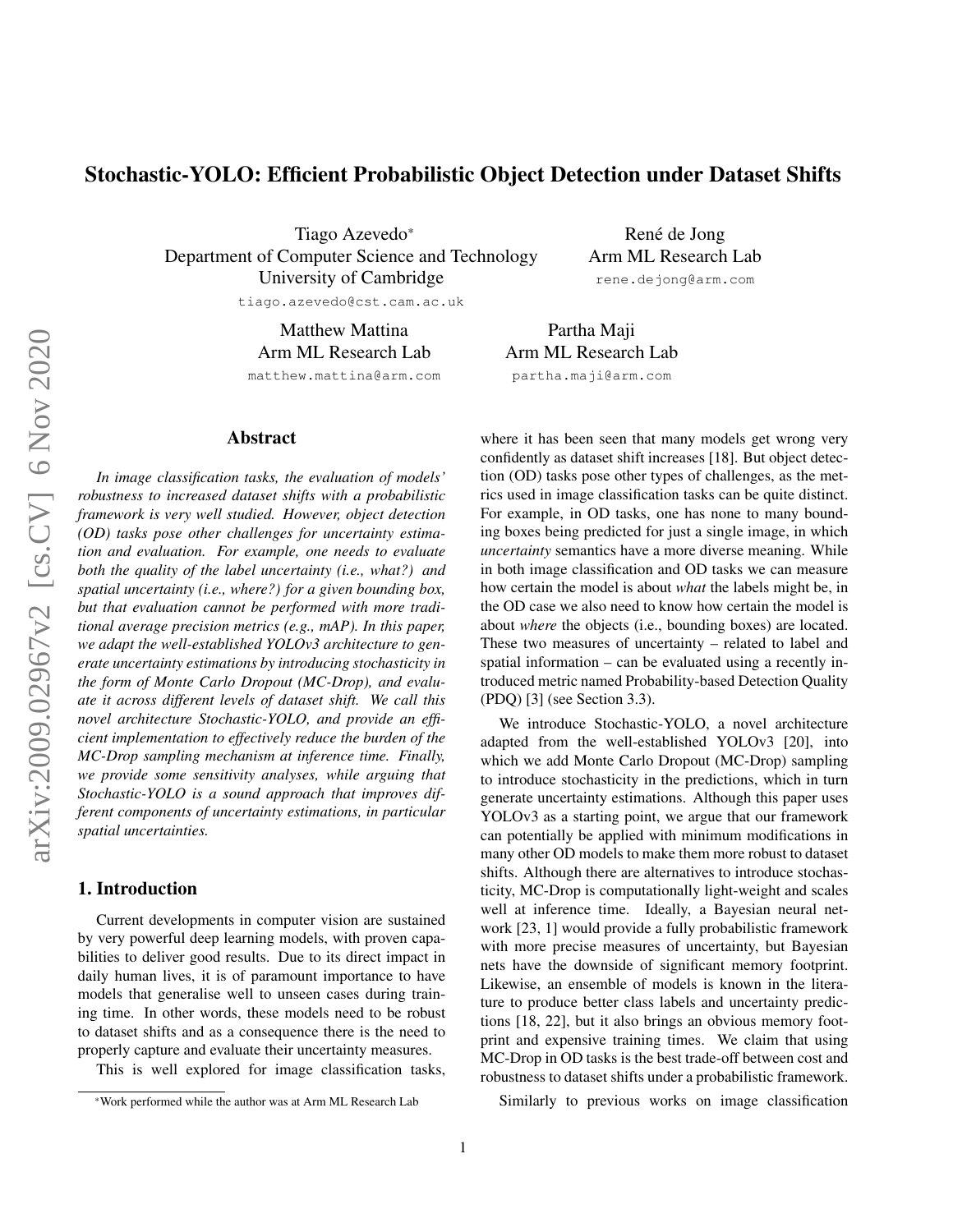tasks, we will systematically evaluate how OD models generalise on increasing levels of corruptions, mainly in terms of label and spatial uncertainties. Although all these topics are somehow scattered throughout literature, to the best of our knowledge, no recent paper systematically evaluated label and spatial quality of OD techniques in increasing levels of dataset shifts in a single work, with inference time performance in mind. We also provide some sensitivity analysis on specific decisions for MC-Drop implementation which we did not find in the literature. We hope this paper can help researchers and practitioners better understand how these special cases influence performance and efficiency, such that one can easily extend our developments to any model deployed in real-world scenarios. Our contributions can be summarised in the following three main points:

- 1. Introduction of an efficient caching mechanism for MC-Drop, effectively reducing sampling burden at inference time, which can be directly adapted to other models.
- 2. Improvements on YOLOv3 architecture with an introduction of MC-Drop and sensitivity analysis over important hyperparameters;
- 3. Leveraging probabilistic-based metrics (e.g., PDQ) to systematically evaluate model robustness for different levels of uncertainty (i.e. spatial and label qualities), while showing MC-Drop is a sound approach to improve PDQ;

This work on probabilistic OD can be used directly in autonomous driving applications, but it is also useful for a multitude of other scenarios. Healthcare and, in specific, the medical imaging field, is a major example that can benefit from this type of work [7], in which uncertainty quantifications are still in their early ages [11]. The field of robotics is another obvious example, in which uncertainty measures can benefit robustness in unmanned aerial vehicles [24], as well as drone image segmentation [12] and drone-based object tracking [4].

The code used in this work is publicly available in the following Github link: https://github.com/ tjiagoM/stochastic-YOLO/.

## 2. Related Work

The study and analysis of uncertainty measures has seen an increased interest thanks to Bayesian neural networks [6], while still being an active area of research with recent contributions for uncertainty quantification still being proposed [21]. There are many attempts in the literature to bring stochasticity to OD models in order to capture their prediction confidence. Such attempts can be summarised in four categories: (1) directly learning to output

Gaussian parameters for each bounding box coordinate, (2) using Bayesian approaches (e.g., Bayesian neural networks) to have a full probabilistic model, (3) using sampled-based Bayesian approximations like Monte Carlo Dropout (MC-Drop), and (4) using ensemble of models that generate a distribution of predictions, which can also be approximated as Gaussian parameters.

Uncertainty in Object Detection (OD): Gaussian YOLOv3 [2] adapted the YOLOv3 architecture [20] and corresponding loss so the model could output Gaussian parameters instead of single, deterministic coordinates. This approach significantly reduced the false positive cases while keeping similar inference time when compared to YOLOv3. Similarly, He et al. [5] proposed a new loss named KL Loss to learn localisation uncertainty (i.e., variance) together with bounding boxes, which could then empower a voting scheme to select bounding boxes. Another work [8] on a large scale automotive pedestrian dataset also reimplemented YOLOv3 in order to estimate epistemic and aleatoric uncertainty by using MC-Drop. Finally, another related work [17] used the variance introduced by MC-Drop on a YOLOv3 architecture to measure spatial uncertainty; as a result, detections of lunar craters could be accepted or rejected on the basis of that variance. However, the spatial quality of those bounding boxes were not directly evaluated using specific quantitative metrics and these detections did not need to be performed in real-time nor in safety-critical situations like Stochastic-YOLO is targeted for.

Robustness to non closed-set data: Improving the generalisability of neural networks has been a core component since early days, but only recently this issue has been more thoroughly evaluated in the case of dataset shifts or even completely out-of-distribution (OOD) datasets. Ovadia et al. [18] claim to have conducted the first rigorous, large-scale empirical comparison of predictive uncertainty for probabilistic deep learning methods under dataset shift. They evaluated both Bayesian and non-Bayesian methods, showing that both accuracy and the quality of the uncertainty consistently degrade as dataset shift is increased, regardless of the method. However, this study was conducted in an image classification task, leaving it open how these methods would behave in OD tasks. Indeed, some recent works analysed these issues in more detail for OD tasks. One work [15] claims to be the first to investigate the utility of dropout sampling for OD. The authors were able to show that dropout variational inference is able to improve OD performance under open-set conditions when compared to non-bayesian models, even though they did not evaluated how good the spatial uncertainty was for their open-set datasets. Posterior works further extended this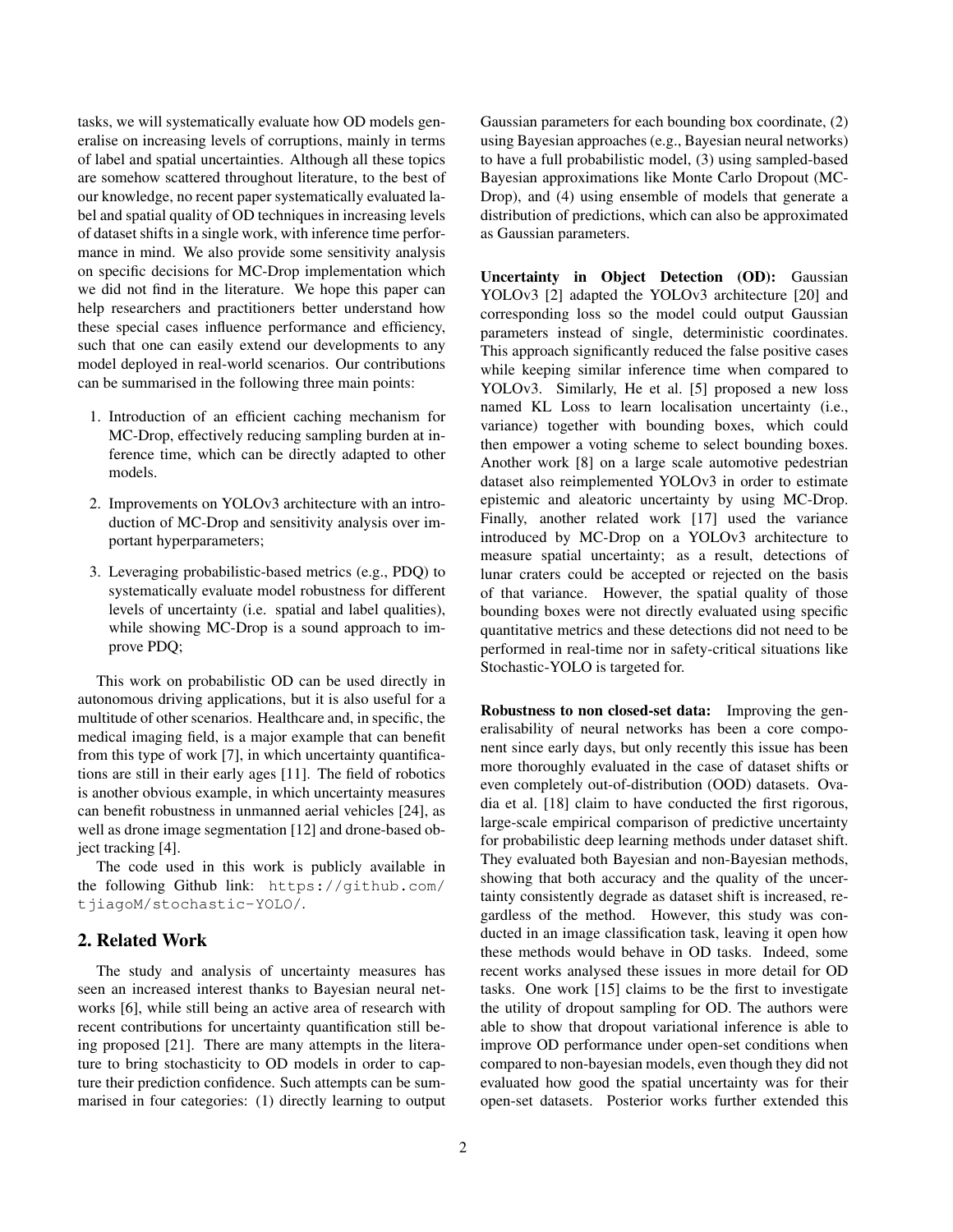

Figure 1. Working blocks of a deterministic baseline model and a stochastic model with Monte Carlo Dropout, from which YOLOv3 and Stochastic-YOLO are special cases. A stochastic model outputs better probabilistic scores (i.e., PDQ) when compared to a deterministic baseline that outputs inflated mAP metrics. These inflated mAP metrics give a false sense of model performance. Illustration for confidence threshold  $\alpha$ , produced bounding box b, number of bounding boxes originally produced  $D<sub>O</sub>$ , final number of bounding boxes to be evaluated  $D_F$ , and converted bounding box  $\vec{B}$ .

analysis: one work [15] compared different combinations of affinity measures and clustering methods for MC-Drop with a Single Shot Multi-Box Detector (SSD) in closed set data, near open-set data, and distant open-set data. Furthermore, some authors [16] also analysed the performance of MC-Drop and Deep Ensembles in one- and two-stage OD models, showing Deep Ensembles yielding the best results. They have also introduced a new merging strategy that achieved comparative performance with only one hyperparameter needed, compared to three from other models, which we used in this paper (see Section 3). Robustness to OOD cases can also be seen under the framework of adversarial attacks [25]; however, we willingly did not tackle that research direction in this work and focused instead on more systematic dataset shifts.

All these works showed advantages in considering localisation/spatial uncertainty in OD models for non closed-set data. Spatial uncertainty is many times used to help in deciding which bounding boxes are correct, but there was not an unified way to systematically evaluate measures of uncertainty for different open-set scenarios. Indeed, from the OD models presented in this section, only one [16] used the unifying metric for probabilistic OD that we use in this paper (i.e., PDQ). Our work also has the objective of introducing stochasticity for good predictive uncertainty measures in a way that can be efficiently run at inference time, which we do not see in previous related literature.

## 3. Methods

## 3.1. Stochastic-YOLO

We introduce Stochastic-YOLO, a novel OD architecture based on YOLOv3 [20] with efficiency in mind. We added dropout layers for Monte Carlo Dropout (MC-Drop) sampling in each one of the three YOLO heads; in specific, each head had a dropout layer before the last CNN layer, and before the second to last CNN layer. We argue that MC-

Drop brings a good trade-off in terms of complexity and efficiency for introducing stochasticity at inference time.

The introduction of dropout layers towards the end of a deep OD model, instead of after every layer, allows for an efficient sampling procedure. When sampling  $N$  times from a deep OD model, one can cache the intermediate resulting feature tensor of one forward pass right until the first dropout layer. This cached tensor is deterministic (assuming that numerical errors are not significant), thus allowing only the last few layers of the model to be sampled from instead of making  $N$  full forward passes through all the layers. Where a vanilla MC-Drop brings  $O(N)$  time complexity for sampling  $N$  times from a certain input, by caching the deterministic component this time complexity comes very close to what would be a deterministic model -  $O(1)$  for small enough N - corresponding to almost a single forward pass. We illustrate these gains at inference time for Stochastic-YOLO at Section 4.5.

For the specific case of Stochastic-YOLO, MC-Drop is applied at inference time by sampling 10 times from the model with the dropout layers activated. A common issue with one-stage detectors like YOLOv3 is that there will be a significant amount of overlapping bounding boxes being predicted; thus, it is necessary to apply non-maximum suppression (NMS) techniques to select only the best bounding boxes. The suppressions included in this work, both for Stochastic-YOLO and YOLOv3, consisted of (1) removing bounding boxes below a certain confidence threshold  $\alpha$  (we tested for 0.1 and 0.5), (2) removing bounding boxes in which at least one coordinate was located outside image margins, and (3) removing bounding boxes with an intersection over union (IoU) above 0.6 with another bounding box containing a higher classification score. These suppressions are calculated on the coordinates averaged from the 10 samples, thus closely following the Pre-NMS technique introduced by Miller et al.'s [16]. There are other techniques in the literature for suppressing bounding boxes when using MC-Drop, but this one revealed to have a good trade-off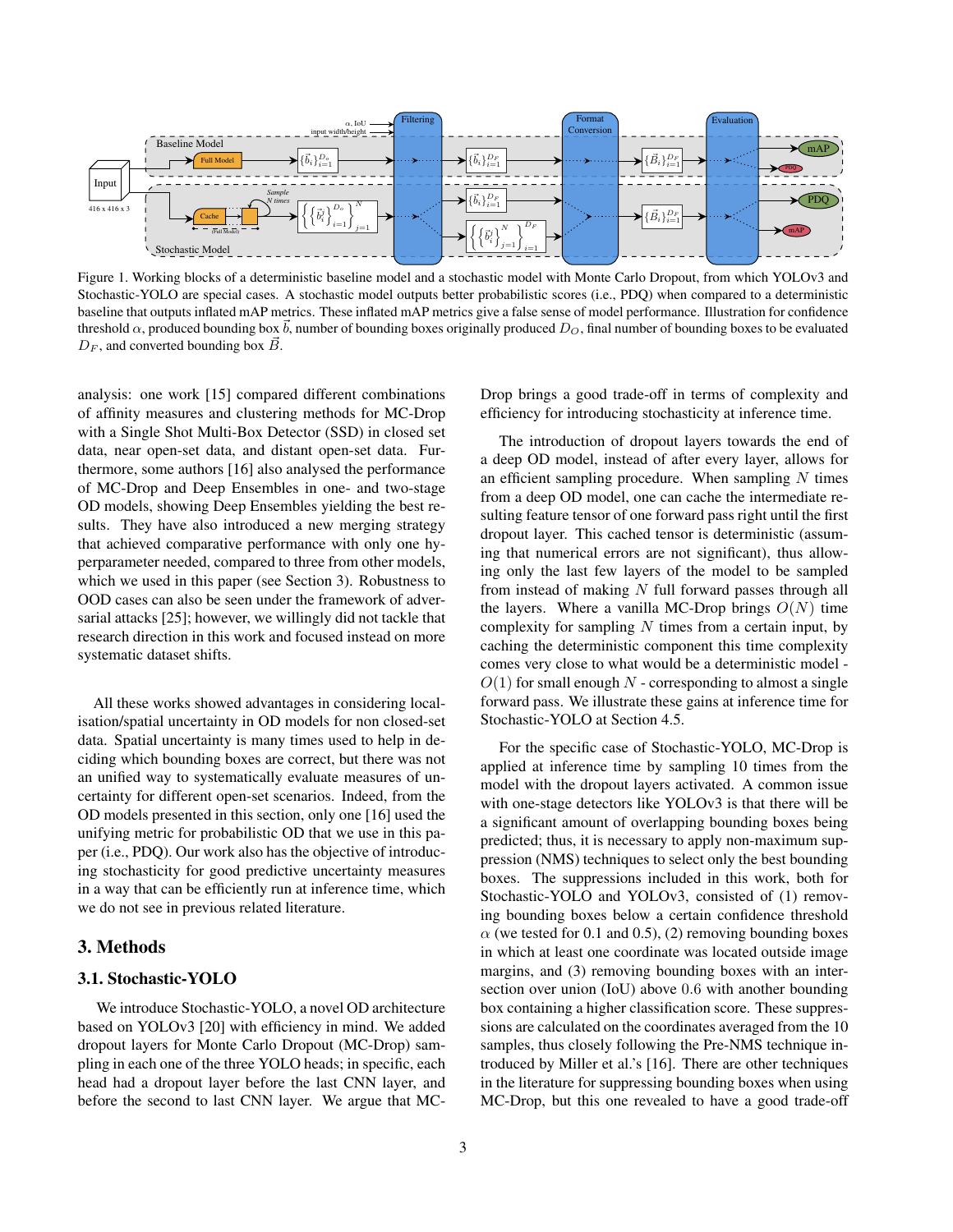between speed and performance when compared to other bounding box merging techniques [16]. Indeed, the Pre-NMS technique makes the NMS inference time very similar between the non-stochastic and stochastic models, as the number of bounding boxes being compared is the same, with only the added time for averaging the sampled bounding boxes.

This entire process is summarised on a higher-level for non-stochastic and stochastic cases in Figure 1, from which YOLOv3 and Stochastic-YOLO are special cases. For the non-stochastic baseline model at the top, its output is a set  ${\{\vec{b}_i\}}_{i=1}^{D_o}$ , where  $\vec{b}_i \in \mathbb{R}^{5+C}$  is a bounding box predicting C possible labels, and  $D<sub>o</sub>$  is the number of bounding boxes originally produced by the specific model (e.g., YOLOv3). Each bounding box contains  $5 + C$  real values: four representing the bounding box (i.e., x and y coordinates, and width and height), one representing the objectness score (i.e., softmax score that the bounding box contains an object), and C softmaxed scores for each possible label. This set enters the *Filtering* block which contains the suppression techniques described in the previous paragraph, now producing a smaller set  $\{\vec{b}_i\}_{i=1}^{D_F}$  of bounding boxes, where  $D_F$ is the final number of bounding boxes to be evaluated. For the stochastic model, the number of bounding boxes being originally produced is instead  $N \times D<sub>o</sub>$ , where N is the number of MC-Drop samples. This distinction in the stochastic model's output, when compared to the non-stochastic one, will make the *Filtering* block to have an extra output: for each averaged bounding box  $b_i$  not being filtered, we need the corresponding  $N$  samples of that bounding box, represented as  $\left\{ \vec{b}_i^j \right\}_{i=1}^N$  $_{j=1}$ .

A further *Format Conversion* block is needed to transform these sets into a format which can be evaluated from a probabilistic perspective in the *Evaluation* block (see Section 3.3). In practice, a bounding box vector

$$
\vec{b}_i = [x, y, width, height, obj, p_0, ..., p_C]
$$
 (1)

is transformed into

$$
\vec{B}_i = \left[ \bar{x}_1, \bar{y}_1, \bar{x}_2, \bar{y}_2, \Sigma^1, \Sigma^2, \hat{p}_0, ..., \hat{p}_C \right],\tag{2}
$$

where now we have two coordinates for the top-left corner (i.e.,  $(\bar{x}_1, \bar{y}_1)$ ) and bottom-right corner (i.e.,  $(\bar{x}_2, \bar{y}_2)$ ) instead of a single coordinate with width/height. In this work, for a deterministic model these values correspond to those originally in  $\vec{b}_i$ , whereas for the stochastic model these are the average coordinates across the  $N$  samples. Each softmaxed score is transformed such that  $\hat{p}_i = p_i \times \text{obj}$ . Finally,  $\Sigma^i$  is a covariance matrix for one coordinate with the following representation:

$$
\Sigma^i = \begin{bmatrix} \Sigma^i_{xx} & \Sigma^i_{xy} \\ \Sigma^i_{yx} & \Sigma^i_{yy} \end{bmatrix},
$$
\n(3)

in which for the deterministic model these will all be zeros, whereas for the stochastic model each covariance matrix is calculated from the distribution of the  $N$  sampled points in each coordinate. When a covariance matrix is not positive semi-definite, we transform it by computing the eigen decomposition, and reconstructing the matrix again with eigenvalues of zero where they were previously negative.

We highlight that the reasoning in this section illustrated in Figure 1 can be applied in almost any OD model that outputs some set of bounding boxes, even though in our experiments we illustrate this for YOLOv3 and Stochastic-YOLO only. Indeed, researchers might want to consider other merging strategies for their specific needs [14].

## 3.2. Systematic Evaluation of Dataset Shift Scenarios

We used the Python package proposed by Michaelis et al. [13] to systematically evaluate the robustness of our models to increasing dataset shifts. Among other contributions, the package provides a total of 5 severity levels across 15 corruption types to be applied in images, some of them corresponding to distortions that can be seen more often in real-world scenarios, like rain, snow, and fog. From these 15 corruptions, we used all but glass blur due to the extended time taken to be calculated, when compared with all the others.

Michaelis et al. [13] also presented a single measure to evaluate relative performance degradation under corruption, named relative performance under corruption (rPC):

$$
rPC = \frac{\frac{1}{N_c} \sum_{c=1}^{N_c} \frac{1}{N_s} \sum_{s=1}^{N_s} P_{c,s}}{P_{\text{clean}}},
$$
 (4)

where  $P_{c,s}$  is the performance of the model for severity level s on corruption c,  $N_c$  is the number of corruptions applied (i.e., 14 in our case) and  $N<sub>s</sub>$  the number of severity levels (i.e., 5 in our case).  $P_{clean}$  corresponds to the performance of the model without any corruption in the dataset. Note that in the original paper the authors only used mAP as a performance metric, but this can be applied in any performance metric. For instance, rPC $_{m_i}$  corresponds to the relative performance of the model under corruption for metric  $m_i$ .

## 3.3. Probability-based Detection Quality (PDQ)

OD models have been predominantly evaluated using some variant of average precision (AP) in research papers and competitions likewise. This type of metric is not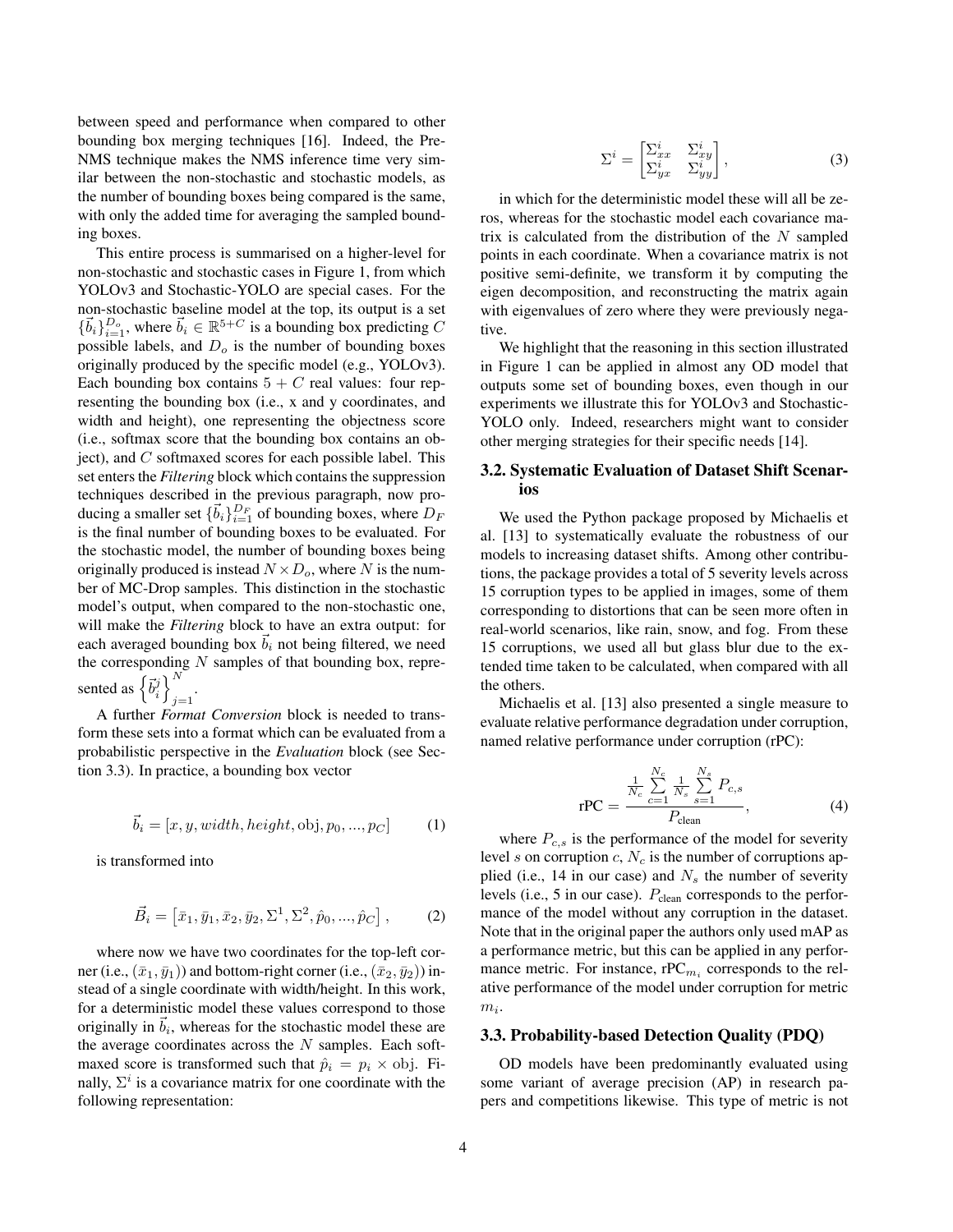able to systematically evaluate uncertainty measures that are getting prevalent in OD tasks (see Section 2). We use the Probability-based Detection Quality (PDQ) metric [3], which is calculated between the set of ground truths  $G$ , and the set of detections D. This metric is built on top of two ideas: label quality and spatial quality.

Label quality  $Q_L$  on the f-th image (named *frame* instead of *image* in the original paper) between a *i*-th groundtruth object  $G_i^f$  and a *j*-th detection  $D_j^f$ , can be defined as:

$$
Q_L\left(G_i^f, D_j^f\right) = \mathbf{I}_j^f\left(\hat{c}_i^f\right),\tag{5}
$$

where  $I_j^f$  is the probability distribution across all classes on the *j*-th detection object, and  $\hat{c}_i^f$  the ground-truth class. Note that this ignores whether the class is the highest ranked in the probability distribution  $I_j^f$ , thus effectively evaluating the quality of *what* object is being predicted.

Spatial quality  $Q_{S_2}$  on the f-th image between a *i*-th ground-truth object  $G_i^f$  and a j-th detection  $D_j^f$ , can be defined as:

$$
Q_S \left( G_i^f, D_j^f \right) =
$$
  
exp $\left( -\left( L_{FG} \left( G_i^f, D_j^f \right) + L_{BG} \left( G_i^f, D_j^f \right) \right) \right),$  (6)

where  $L_{FG}$  and  $L_{BG}$  are two loss terms for the foreground and background of that image, respectively. This spatial quality will be equal to 1 (i.e., maximum value) when the detector  $D_j^f$  assigns a probability of 1 to all the ground-truth pixels in  $G_i^f$ , while not assigning any probability to the other pixels (i.e., background). The probability distribution used to measure these two losses is calculated by joining the two covariance matrices from each corner introduced in Equation 3. For more details on how this is calculated we refer the reader to the original paper [3].

By calculating the geometric mean of these two terms we have the pairwise PDQ (pPDQ):

$$
pPDQ(G_i^f, D_j^f) = \sqrt{Q_S\left(G_i^f, D_j^f\right) \cdot Q_L\left(G_i^f, D_j^f\right)}.\tag{7}
$$

Note that the geometric mean will give higher values only when both terms are higher. Finally, by storing the pPDQs of all the non-zero assignments of the  $f$ -th image in a vector  $\mathbf{q}^f = \begin{bmatrix} q_1^f, ..., q_N^f \end{bmatrix}$  $N_{TF}^f$ with  $N_{TP}^f$  being the number of true positives, we can define the final PDQ score as a summation over all those pPDQ scores, averaged across all true positives, false negatives, and false positives:

$$
PDQ(G, D) = \frac{1}{\sum_{f=1}^{N_f} \left( N_{TP}^f + N_{FN}^f + N_{FP}^f \right)} \sum_{f=1}^{N_F} \sum_{i=1}^{N_{TP}^f} \mathbf{q}^f(i), \quad (8)
$$

where  $N_F$  is the number of images being evaluated. This metric can effectively evaluate in a single value both label and spatial uncertainties of an OD model. Furthermore, another advantage of this metric is the flexibility that can bring to evaluations: from a single PDQ value, to more granular insights about spatial and label uncertainties, which we analyse in this paper.

## 4. Experiments and Results

#### 4.1. Training Procedure

We have used and adapted Ultralytics' open-source implementation<sup>1</sup> of YOLOv3 for Pytorch [19] with input size of  $416 \times 416$ . Training followed all the repository's default hyperparameters, unless stated otherwise. Baseline YOLOv3 model was trained for 200 epochs using Stochastic Gradient Descent, cosine learning rate decay [10], and data augmentation. Final model is selected according to best mAP in the validation set. Training and evaluation was performed using the *train2017* and *val2017* splits provided by MS COCO [9] 2017 release, with 118,287 and 5,000 images, respectively. Stochastic-YOLO is created by inserting the dropout layers in the best YOLOv3 model as previously described. For comparison, we train an ensemble of five YOLOv3 models, where each one was trained in the same way with different random seeds when initialising the network's weights.

YOLOv3 baseline model was trained with a batch size of 20, distributed across 2 *GeForce RTX 2080* GPUs, producing training times of around 48 minutes per epoch. Ensemble models were trained with a batch size of 40, distributed across 2 *GeForce RTX 2080 Ti* GPUs, producing training times of around 35 minutes per epoch. When Stochastic-YOLO is fine-tuned, this is done under the same conditions as YOLOv3, but with dropout layers activated at training time and for 50 extra epochs.

## 4.2. Robustness to Corruptions

Table 1 summarises metrics and their relative performance under corruption (rPC) across different models. For every model we show two confidence thresholds – 0.1 and 0.5 – and for all the models a confidence threshold of 0.1 corresponds to higher values of mAP and better robustness

<sup>1</sup>https://github.com/ultralytics/yolov3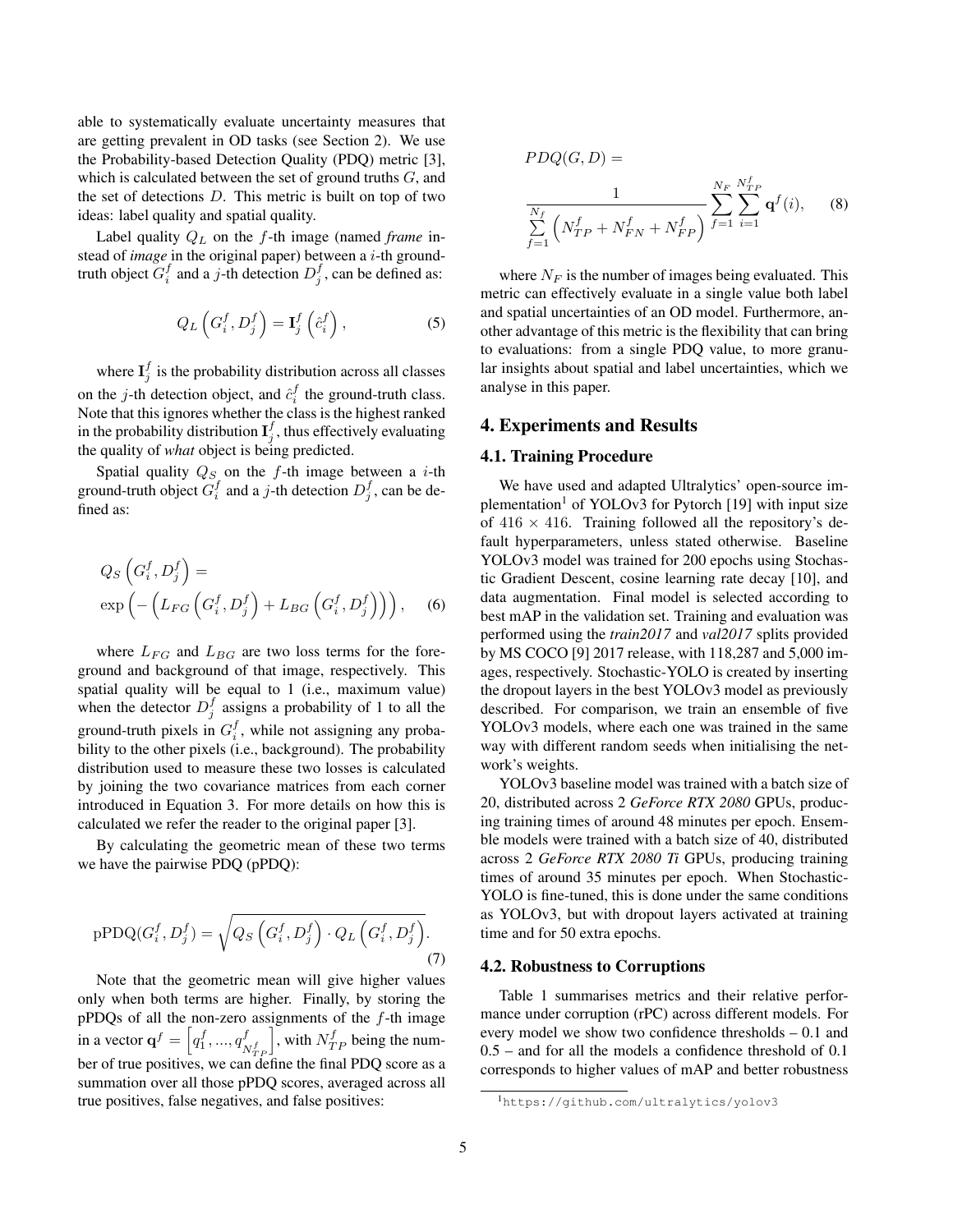for mAP. However, for the label and spatial quality metrics (and corresponding relative performances under corruption), all the models perform significantly worse when a confidence threshold of 0.1 is used. This illustrates wellknown concerns in the field, where many developers try to decrease the confidence threshold to inflate mAP values, giving a false sense of good performance. For more detailed results, see Supplemental Table S1.

Fine-tuning Stochastic-YOLO models usually brings better metrics and robustness to corruptions when compared to Stochastic-YOLO used directly from a pre-trained YOLOv3 model with inserted dropout layers and no finetuning. Although for a dropout rate of 25% these are just slight improvements, for a dropout rate of 75% they are much more substantial, even resulting in the best spatial quality and robustness for spatial quality among all models.

PDQ score, spatial quality and robustness for these two metrics more than doubled for Stochastic-YOLO model with 25% dropout rate when compared to YOLOv3. At the same time, label quality, robustness for label quality, and robustness for mAP only reduced around 2% when compared to YOLOv3 with the same 0.5 confidence threshold. The mAP metric is the only one that is more significantly impacted (almost 4%) with Stochastic-YOLO for a confidence threshold of 0.5 at 25% dropout rate, but the issues with mAP usefulness are well-known in the field.

It is noteworthy the very good label quality across all models when a confidence threshold of 0.5 is used. The disproportionate capability of YOLOv3 to produce very high label quality measures but very low spatial quality measures has been previously seen in the literature [3]. This is also the performance metric more robust to corruptions, with a relative performance (i.e.,  $rPC_{Lbl}$ ) of almost 70% in the best models. By using a confidence threshold of 0.1 instead of 0.5, these two metrics are the most severely impacted.

## 4.3. Model Fine-tuning

As it can be seen in Table 1, the decision of further finetuning Stochastic-YOLO can impact overall results. We check three representative dropout rates (25%, 50%, and 75%) and resulting spatial and label qualities over corruptions averaged across dataset shifts. These results are depicted in Figure 2 and Figure 3 for label and spatial quality, with a confidence threshold of 0.5. The same plots can be seen for the PDQ and mAP scores in supplementary material (Figures S1 and S2).

Both uncertainty qualities (i.e., label and spatial) follow similar patterns: fine-tuning Stochastic-YOLO produces better averaged metrics across increased levels of dataset shifts, with these improvements being smaller for a smaller dropout rate (i.e., 25%), and more noticeable for a higher dropout rate (i.e., 75%). For spatial quality this behaviour is even more evident, as the best averaged spatial qualities



Figure 2. Label Quality for different models, averaged across all corruptions for each severity, with 0.5 confidence threshold. Error bars correspond to one standard deviation. S-YOLO means Stochastic-YOLO followed by dropout rate. -X means fine-tuned model. Note the reduced variation in the y-axis.



Figure 3. Spatial Quality for different models, averaged across all corruptions for each severity, with 0.5 confidence threshold. Error bars correspond to one standard deviation. S-YOLO means Stochastic-YOLO followed by dropout rate. -X means fine-tuned model.

are produced when fine-tuning with 75% dropout rate, followed by 50% and 25%. All these three fine-tuned models are the best, on average, for most cases when compared to all the other non fine-tuned models.

Nevertheless, Stochastic-YOLO with a dropout rate of 25% with no fine-tuning seems to yield the best trade-off in terms of performance and complexity, as it achieves comparable results without the need to spend further time finetuning it.

#### 4.4. Sensitive Analysis on Dropout Rate

We provide a sensitivity analysis on the influence of dropout rate, a hyperparameter that needs to be defined when using Stochastic-YOLO. Due to resource and time constrains, we focus this sensitivity analysis on Stochastic-YOLO without any further fine-tuning. Figure 4 and Fig-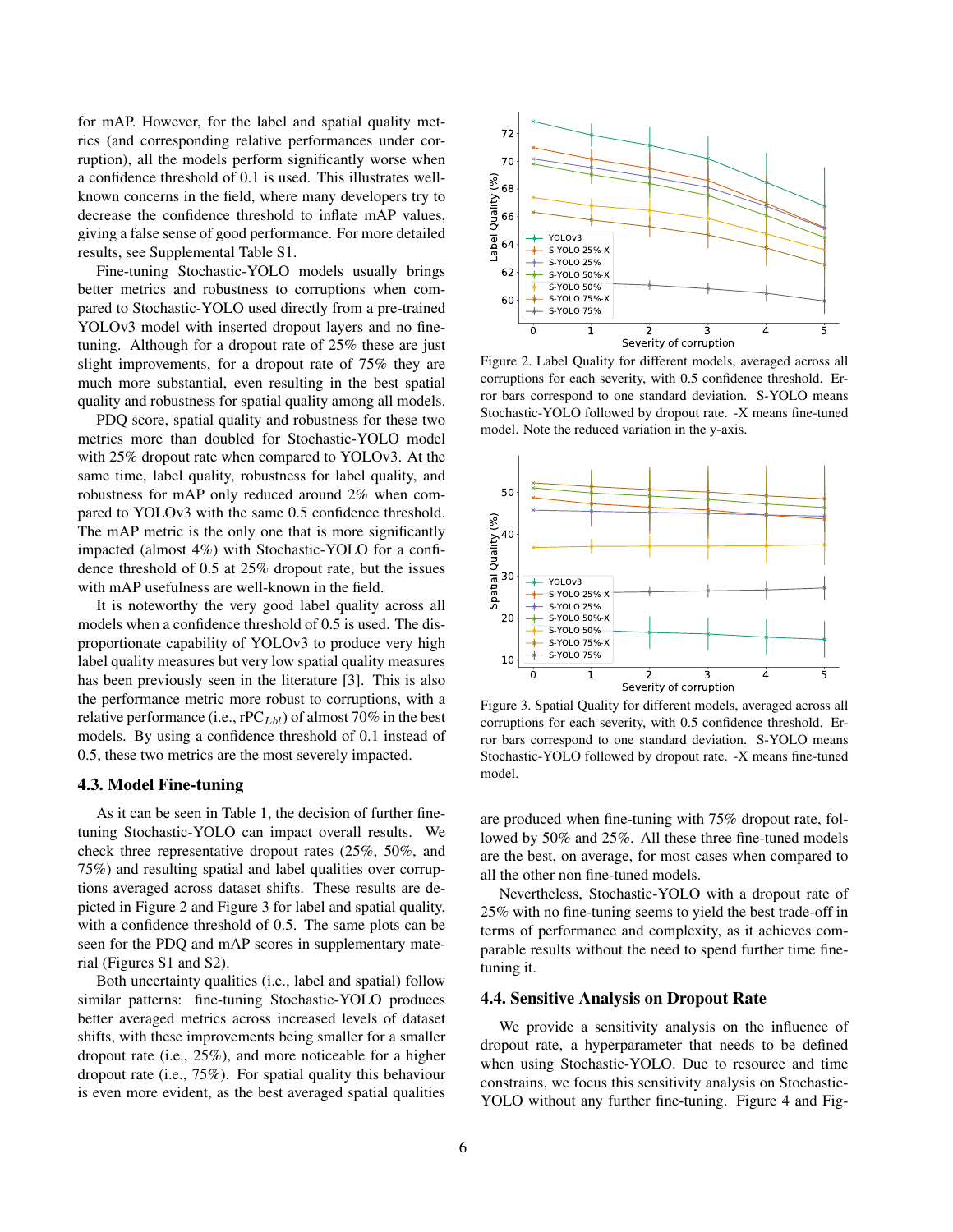Table 1. Overall results across different models and metrics, where Lbl and Sp mean average label and spatial uncertainty quality, respectively. In parenthesis confidence threshold. S-YOLO means Stochastic-YOLO in which the corresponding number is the dropout percentage applied, and -X means fine-tuned model. In bold best results for each metric.

|                     | Deterministic Metrics (%) |             |            | Probabilistic Metrics (%) |       |             |       |             |  |
|---------------------|---------------------------|-------------|------------|---------------------------|-------|-------------|-------|-------------|--|
|                     | mAP                       | $rPC_{mAP}$ | <b>PDQ</b> | $rPC_{PDQ}$               | Lbl   | $rPC_{Lbl}$ | Sp    | r $PC_{Sp}$ |  |
| YOLOv $3(0.1)$      | 34.43                     | 20.64       | 7.19       | 4.88                      | 55.27 | 48.38       | 14.53 | 12.18       |  |
| YOLOv $3(0.5)$      | 26.07                     | 14.64       | 9.26       | 5.40                      | 72.88 | 69.70       | 18.42 | 16.11       |  |
| Ensemble-5 $(0.1)$  | 37.14                     | 22.28       | 18.36      | 13.38                     | 50.66 | 43.25       | 39.24 | 37.66       |  |
| Ensemble-5 $(0.5)$  | 26.00                     | 14.07       | 19.53      | 11.50                     | 72.21 | 69.63       | 49.21 | 48.59       |  |
| $S-YOLO-25(0.1)$    | 31.67                     | 19.31       | 17.73      | 13.40                     | 48.18 | 41.67       | 37.27 | 34.84       |  |
| $S-YOLO-25(0.5)$    | 22.72                     | 12.91       | 20.27      | 12.46                     | 70.17 | 67.70       | 45.78 | 44.95       |  |
| S-YOLO-25-X (0.1)   | 33.16                     | 19.66       | 17.29      | 11.95                     | 51.01 | 44.62       | 38.59 | 34.58       |  |
| $S- YOLO-25-X(0.5)$ | 24.20                     | 13.58       | 19.08      | 11.39                     | 70.99 | 68.09       | 48.76 | 45.58       |  |
| S-YOLO-75 (0.1)     | 17.36                     | 11.11       | 4.44       | 4.20                      | 29.88 | 24.79       | 19.71 | 17.79       |  |
| S-YOLO-75 (0.5)     | 7.47                      | 4.36        | 7.81       | 5.09                      | 61.32 | 60.71       | 25.88 | 26.61       |  |
| $S-YOLO-75-X(0.1)$  | 29.36                     | 17.63       | 17.86      | 12.57                     | 42.94 | 38.68       | 39.36 | 36.82       |  |
| $S-YOLO-75-X(0.5)$  | 17.76                     | 10.11       | 15.20      | 9.51                      | 66.34 | 64.41       | 52.27 | 49.97       |  |

ure 5 contain the results for label and spatial quality, with a confidence threshold of 0.5. As previously, the same plots can be seen for the PDQ and mAP scores in supplementary material (Figures S3 and S4).



Figure 4. Label Quality across different dropout rates, averaged across all corruptions for each severity, with 0.5 confidence threshold. Error bars correspond to one standard deviation. S-YOLO means Stochastic-YOLO. Note the reduced variation in the y-axis.

The behaviour of Stochastic-YOLO is very consistent for label quality across increased dataset shifts: the smallest dropout rate produces the best label quality (only surpassed by YOLOv3), and consistently worsens for higher dropout rates. However, for the spatial quality the behaviour is not the same. There is a range of very similar results between 5% and 25%, with significant worse results below and above this range. Indeed, on average, with 1% dropout rate Stochastic-YOLO yields worse results when compared to 50% for spatial quality. Once again, Stochastic-YOLO



Figure 5. Spatial Quality across different dropout rates, averaged across all corruptions for each severity, with 0.5 confidence threshold. Error bars correspond to one standard deviation. S-YOLO means Stochastic-YOLO.

with 25% dropout achieves a good trade-off across different metrics without fine-tuning.

#### 4.5. Model Efficiency

To establish that the proposed improvement is indeed a more efficient solution, we need to validate Stochastic-YOLO's behaviour using real hardware. We measure the impact of the networks on inference time and power usage, by setting up an experiment running the different models on two different real devices. For this, we make use of the NVIDIA Jetson TX2 (TX2) platform and the NVIDIA GeForce RTX 2080 (RTX 2080) graphics card. Both platforms allow for an accurate power measurement during runtime. The TX2 has a Dual core Denver 2 CPU (2GHz) and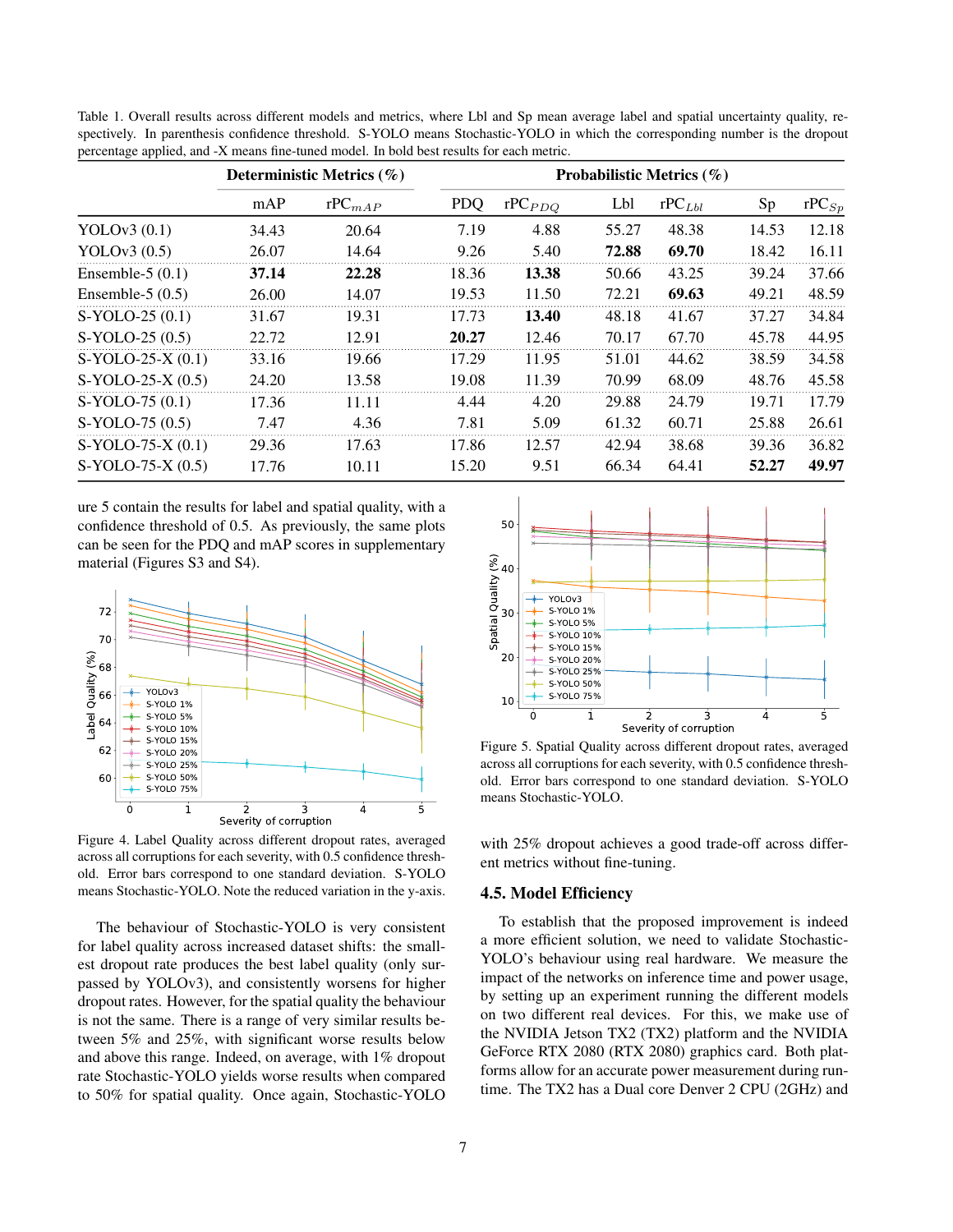a Quad-Core Arm Cortex-A57 CPU (2GHz). It comes with a 256-core NVIDIA Pascal GPU, and 8GB LPDDR4 memory. The RTX 2080 is a Turing architecture GPU with 2944 CUDA cores and 8GB GDDR6 memory. Each network inference is run 1000 times and throughout the run we measure the power. At the end of each experiment we calculate the average power consumption and inference times of each network.

By performing measurements on both platforms, we illustrate the effect of the different model performances for high-performance systems as well as energy-efficient systems. The results of these measurements are summarised in Figure 6 and Figure 7. All the results are normalised to the results as measured for the YOLOv3 run on that platform. The measured inference time for YOLOv3 is 12 ms per instance on the RTX 2080, and 162 ms on the TX2. Its power usage is 216 W and 9 W for the RTX 2080 and the TX2, respectively. "Ensemble-10" was created only for comparison purposes, and corresponds in practice to duplicating the models from "Ensemble-5".



Figure 6. Comparison of inference time of the different models normalised to the inference time of YOLOv3 on that platform, as run on a NVIDIA RTX 2080, and a NVIDIA Jetson TX2.

We see that the baseline run of YOLOv3 shows in all cases the lowest inference times, and the non-cached Stochastic-YOLO and the Ensemble show the highest. Since this non-cached version of Stochastic-YOLO is run ten times, we see an unsurprising ten-time slowdown in the inference times. However, the overhead for the cached model only shows a two to three times slowdown compared to the baseline and a three to four times speedup compared with the non-cached Stochastic-YOLO. The power consumption does increase only marginally in comparison with YOLOv3. This demonstrates that Stochastic-YOLO's caching mechanism is an efficient alternative to the full Stochastic-YOLO without any caching mechanism.



Figure 7. Comparison of power usage of the different models normalised to the power usage of YOLOv3 on that platform; as run on a NVIDIA RTX 2080, and a NVIDIA Jetson TX2.

#### 5. Discussion

In this work, we enhanced the well-established YOLOv3 architecture in order to generate uncertainty estimations in OD tasks. These improvements included the addition of Monte Carlo Dropout (MC-Drop), thus successfully generating both label and spatial uncertainties. The implementation of this architecture was achieved using a caching mechanism that enabled minimal impact on inference time when deploying the model in the real world. All these developments allowed for better resulting probabilistic metrics (i.e., PDQ), which have proven advantages over the more traditional mAP metric that can sometimes give a false sense of performance.

Although in the literature the use of MC-Drop usually includes dropout layers activated at both training and test times, in many OD architectures dropout is not a typical choice of regulariser for training. As a consequence, we developed Stochastic-YOLO in a way that can fit most of OD researchers current pipelines, in the sense that we show that direct application of MC-Drop in pre-trained models without any fine-tuning results in significant improvements (see Table 1). To further help the community decide how to use Stochastic-YOLO, we provided sensitivity analysis on dropout rate and on the decision of further fine-tuning the model, which to the best of our knowledge has not yet been fully explored in the field. Overall, we found that not fine-tuning Stochastic-YOLO yields sufficiently good results already, in which case a smaller dropout rate should be picked. For those with the time and computational resources for further fine-tuning their stochastic models with MC-Drop, a higher dropout rate should be picked instead. We hope that this work encourages other researchers to extend the ideas presented in this paper on their own models (as illustrated in Figure 1) with the help of our publicly available code.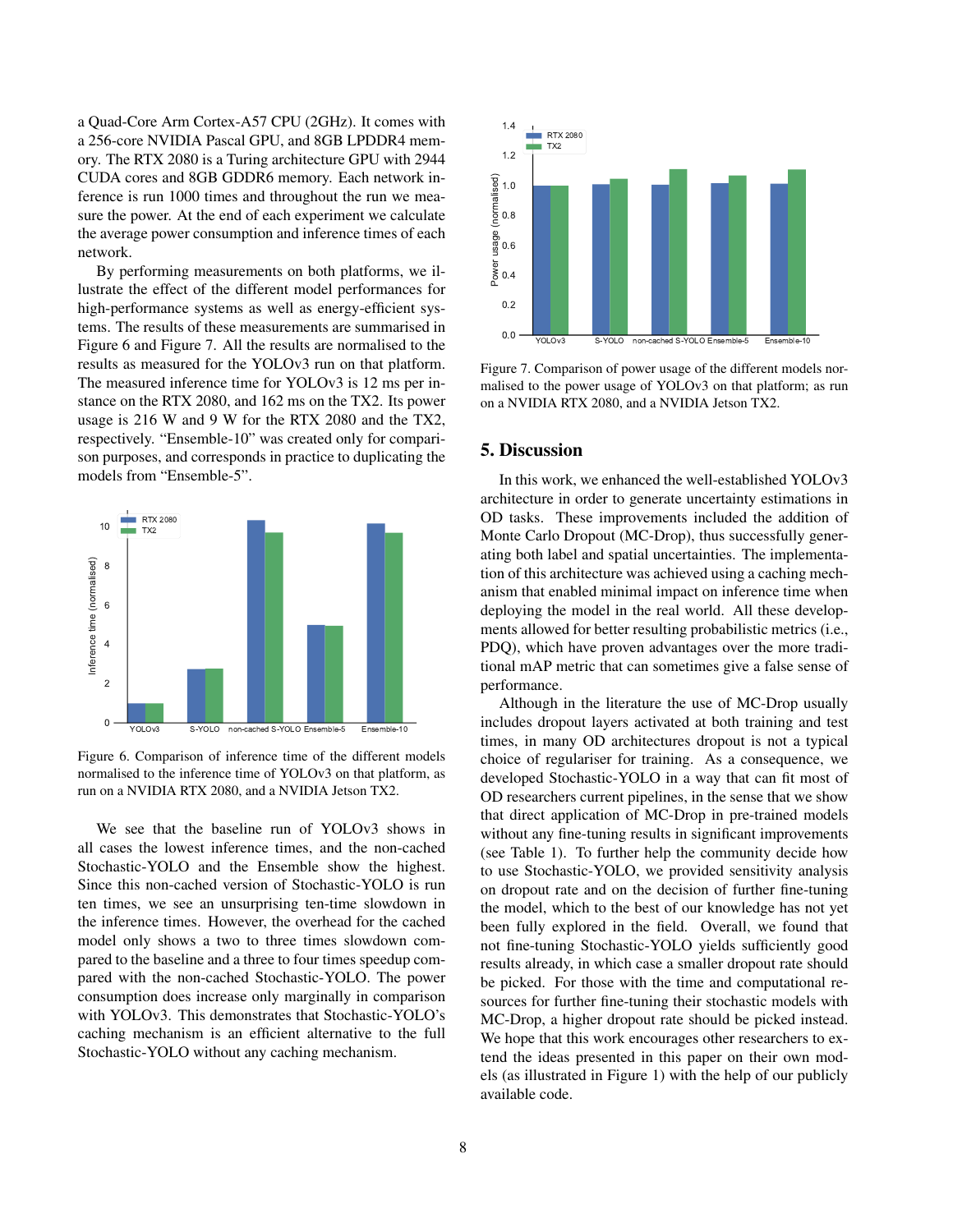We identify four promising directions for future work that we are currently exploring: (1) conduct sensitivity analysis on the number and positions of dropout layers, as well as number of samples needed, such that it does not negatively impact efficiency, (2) further study more complex mechanisms in the hardware-level for efficient sampling, like scheduling techniques, (3) study the impact of other merging techniques in a way that does not negatively impair inference time, and (4) analyse how these systematic evaluations on probabilistic metrics and runtime will behave when stochasticity is brought to other models (e.g., Fast R-CNN and SSD).

# References

- [1] Charles Blundell, Julien Cornebise, Koray Kavukcuoglu, and Daan Wierstra. Weight uncertainty in neural network. In *International Conference on Machine Learning*, pages 1613–1622, 2015.
- [2] Jiwoong Choi, Dayoung Chun, Hyun Kim, and Hyuk-Jae Lee. Gaussian yolov3: An accurate and fast object detector using localization uncertainty for autonomous driving. In *Proceedings of the IEEE/CVF International Conference on Computer Vision (ICCV)*, October 2019.
- [3] David Hall, Feras Dayoub, John Skinner, Haoyang Zhang, Dimity Miller, Peter Corke, Gustavo Carneiro, Anelia Angelova, and Niko Sunderhauf. Probabilistic object detection: Definition and evaluation. In *2020 IEEE Winter Conference on Applications of Computer Vision (WACV)*. IEEE, Mar. 2020.
- [4] Ali Hamdi, Flora Salim, and Du Yong Kim. Drotrack: Highspeed drone-based object tracking under uncertainty. In *Proceedings of the IEEE conference on Fuzzy Systems (FUZZ-IEEE)*, 2020.
- [5] Yihui He, Chenchen Zhu, Jianren Wang, Marios Savvides, and Xiangyu Zhang. Bounding box regression with uncertainty for accurate object detection. In *2019 IEEE/CVF Conference on Computer Vision and Pattern Recognition (CVPR)*. IEEE, June 2019.
- [6] Alex Kendall and Yarin Gal. What uncertainties do we need in bayesian deep learning for computer vision? In *Advances in neural information processing systems*, pages 5574–5584, 2017.
- [7] Simon Kohl, Bernardino Romera-Paredes, Clemens Meyer, Jeffrey De Fauw, Joseph R Ledsam, Klaus Maier-Hein, SM Ali Eslami, Danilo Jimenez Rezende, and Olaf Ronneberger. A probabilistic u-net for segmentation of ambiguous images. In *Advances in Neural Information Processing Systems*, pages 6965–6975, 2018.
- [8] Florian Kraus and Klaus Dietmayer. Uncertainty estimation in one-stage object detection. In *2019 IEEE Intelligent Transportation Systems Conference (ITSC)*. IEEE, Oct. 2019.
- [9] Tsung-Yi Lin, Michael Maire, Serge Belongie, James Hays, Pietro Perona, Deva Ramanan, Piotr Dollár, and C. Lawrence Zitnick. Microsoft COCO: Common objects in context. In

*Computer Vision – ECCV 2014*, pages 740–755. Springer International Publishing, 2014.

- [10] Ilya Loshchilov and Frank Hutter. Sgdr: Stochastic gradient descent with warm restarts, 2016.
- [11] Alexander Selvikvåg Lundervold and Arvid Lundervold. An overview of deep learning in medical imaging focusing on MRI. Zeitschrift für Medizinische Physik, 29(2):102-127, May 2019.
- [12] Lei Ma, Gaofei Yin, Zhenjin Zhou, Heng Lu, and Manchun Li. Uncertainty of object-based image analysis for drone survey images. In *Drones - Applications*. InTech, June 2018.
- [13] Claudio Michaelis, Benjamin Mitzkus, Robert Geirhos, Evgenia Rusak, Oliver Bringmann, Alexander S. Ecker, Matthias Bethge, and Wieland Brendel. Benchmarking robustness in object detection: Autonomous driving when winter is coming. *arXiv preprint arXiv:1907.07484*, 2019.
- [14] Dimity Miller, Feras Dayoub, Michael Milford, and Niko Sunderhauf. Evaluating merging strategies for samplingbased uncertainty techniques in object detection. In *2019 International Conference on Robotics and Automation (ICRA)*. IEEE, May 2019.
- [15] Dimity Miller, Lachlan Nicholson, Feras Dayoub, and Niko Sunderhauf. Dropout sampling for robust object detection in open-set conditions. In *2018 IEEE International Conference on Robotics and Automation (ICRA)*. IEEE, May 2018.
- [16] Dimity Miller, Niko Sunderhauf, Haoyang Zhang, David Hall, and Feras Dayoub. Benchmarking sampling-based probabilistic object detectors. In *Proceedings of the IEEE/CVF Conference on Computer Vision and Pattern Recognition (CVPR) Workshops*, June 2019.
- [17] Tomoyuki Myojin, Shintaro Hashimoto, Kenji Mori, Keisuke Sugawara, and Naoki Ishihama. Improving reliability of object detection for lunar craters using monte carlo dropout. In *Lecture Notes in Computer Science*, pages 68– 80. Springer International Publishing, 2019.
- [18] Yaniv Ovadia, Emily Fertig, Jie Ren, Zachary Nado, David Sculley, Sebastian Nowozin, Joshua Dillon, Balaji Lakshminarayanan, and Jasper Snoek. Can you trust your model's uncertainty? evaluating predictive uncertainty under dataset shift. In *Advances in Neural Information Processing Systems*, pages 13991–14002, 2019.
- [19] Adam Paszke, Sam Gross, Francisco Massa, Adam Lerer, James Bradbury, Gregory Chanan, Trevor Killeen, Zeming Lin, Natalia Gimelshein, Luca Antiga, Alban Desmaison, Andreas Kopf, Edward Yang, Zachary DeVito, Martin Raison, Alykhan Tejani, Sasank Chilamkurthy, Benoit Steiner, Lu Fang, Junjie Bai, and Soumith Chintala. Pytorch: An imperative style, high-performance deep learning library. In H. Wallach, H. Larochelle, A. Beygelzimer, F. d' Alche-Buc, E. ´ Fox, and R. Garnett, editors, *Advances in Neural Information Processing Systems 32*, pages 8024–8035. Curran Associates, Inc., 2019.
- [20] Joseph Redmon and Ali Farhadi. Yolov3: An incremental improvement. *arXiv preprint arXiv:1804.02767*, 2018.
- [21] Joost van Amersfoort, Lewis Smith, Yee Whye Teh, and Yarin Gal. Uncertainty estimation using a single deep deterministic neural network. 2020.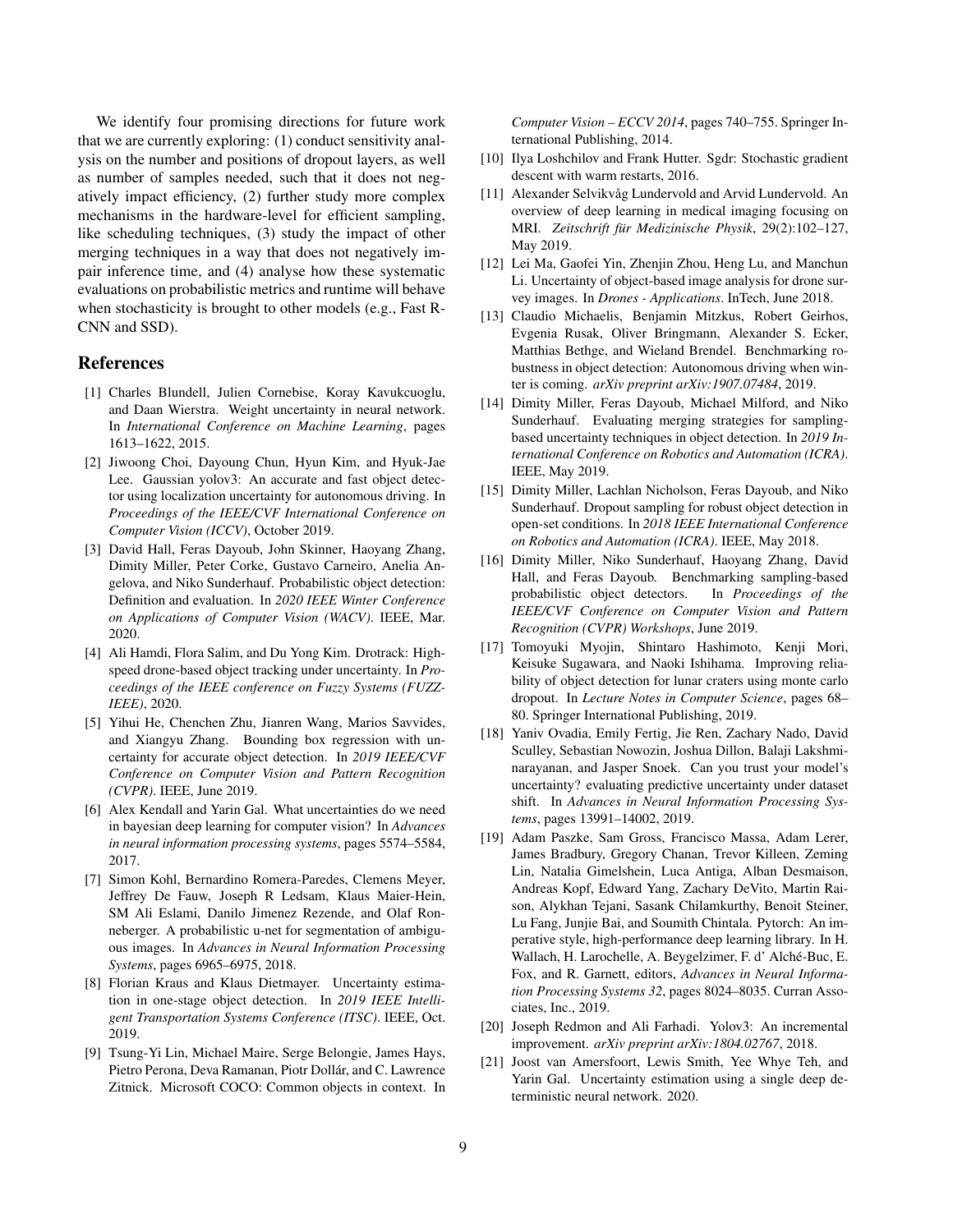- [22] Pan Wei, John Ball, and Derek Anderson. Fusion of an ensemble of augmented image detectors for robust object detection. *Sensors*, 18(3):894, Mar. 2018.
- [23] Max Welling and Yee Whye Teh. Bayesian learning via stochastic gradient langevin dynamics. In *Proceedings of the 28th International Conference on International Conference on Machine Learning*, ICML'11, page 681–688, Madison, WI, USA, 2011. Omnipress.
- [24] Zhenyu Wu, Karthik Suresh, Priya Narayanan, Hongyu Xu, Heesung Kwon, and Zhangyang Wang. Delving into robust object detection from unmanned aerial vehicles: A deep nuisance disentanglement approach. In *Proceedings of the IEEE International Conference on Computer Vision*, pages 1201– 1210, 2019.
- [25] Haichao Zhang and Jianyu Wang. Towards adversarially robust object detection. In *Proceedings of the IEEE International Conference on Computer Vision*, pages 421–430, 2019.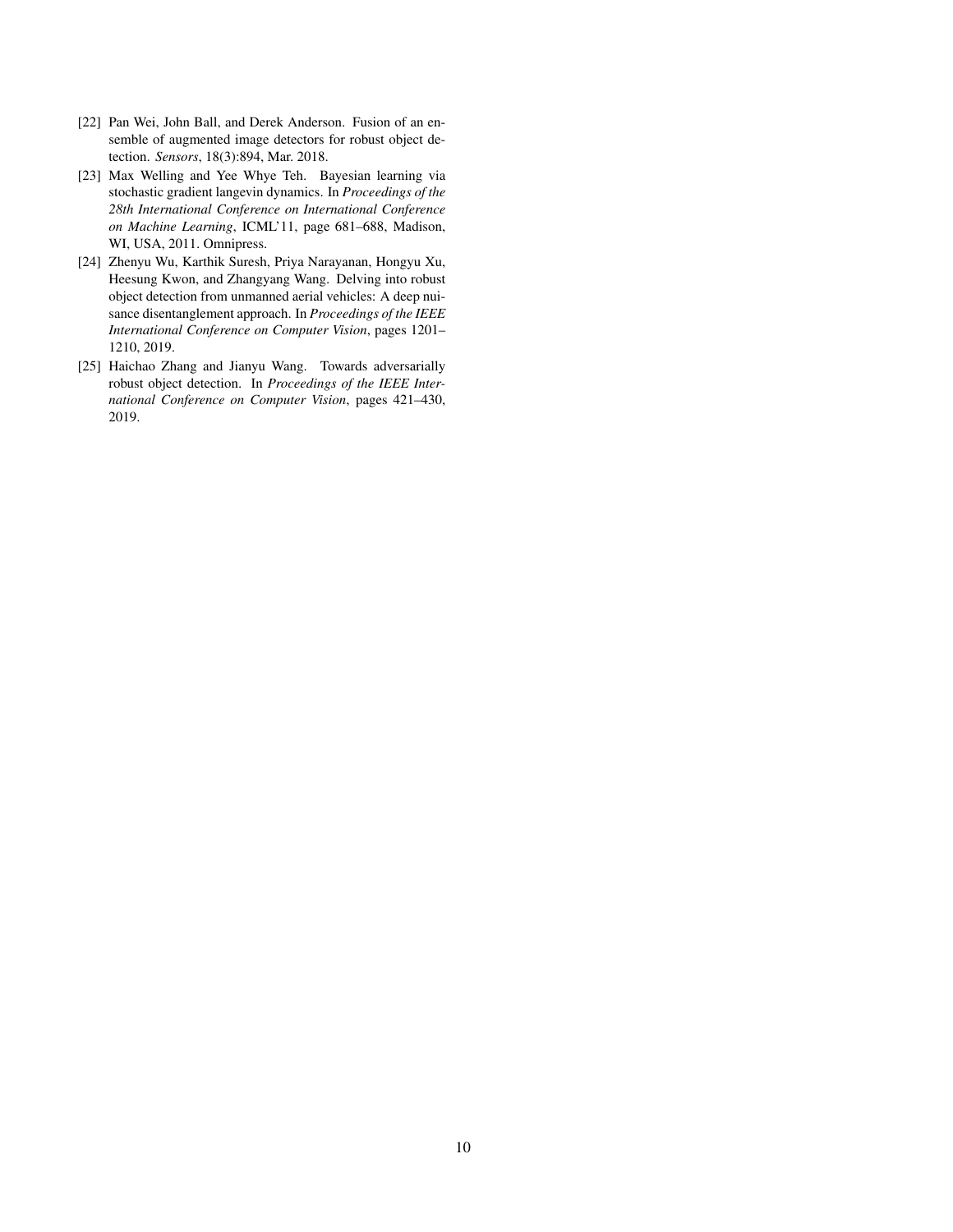# SUPPLEMENTARY MATERIAL Stochastic-YOLO: Efficient Probabilistic Object Detection under Dataset Shifts

Tiago Azevedo\*

Department of Computer Science and Technology

University of Cambridge

tiago.azevedo@cst.cam.ac.uk

Matthew Mattina Arm ML Research Lab

matthew.mattina@arm.com



Figure S1. PDQ for different models, averaged across all corruptions for each severity, with 0.5 confidence threshold. Error bars correspond to one standard deviation. S-YOLO means Stochastic-YOLO followed by dropout rate. -X means fine-tuned model.



Figure S2. mAP for different models, averaged across all corruptions for each severity, with 0.5 confidence threshold. Error bars correspond to one standard deviation. S-YOLO means Stochastic-YOLO followed by dropout rate. -X means fine-tuned model.

René de Jong Arm ML Research Lab rene.dejong@arm.com

Partha Maji Arm ML Research Lab

partha.maji@arm.com



Figure S3. PDQ across different dropout rates, averaged across all corruptions for each severity, with 0.5 confidence threshold. Error bars correspond to one standard deviation. S-YOLO means Stochastic-YOLO.



Figure S4. mAP across different dropout rates, averaged across all corruptions for each severity, with 0.5 confidence threshold. Error bars correspond to one standard deviation. S-YOLO indicates Stochastic-YOLO.

<sup>\*</sup>Work performed while the author was at Arm, Ltd.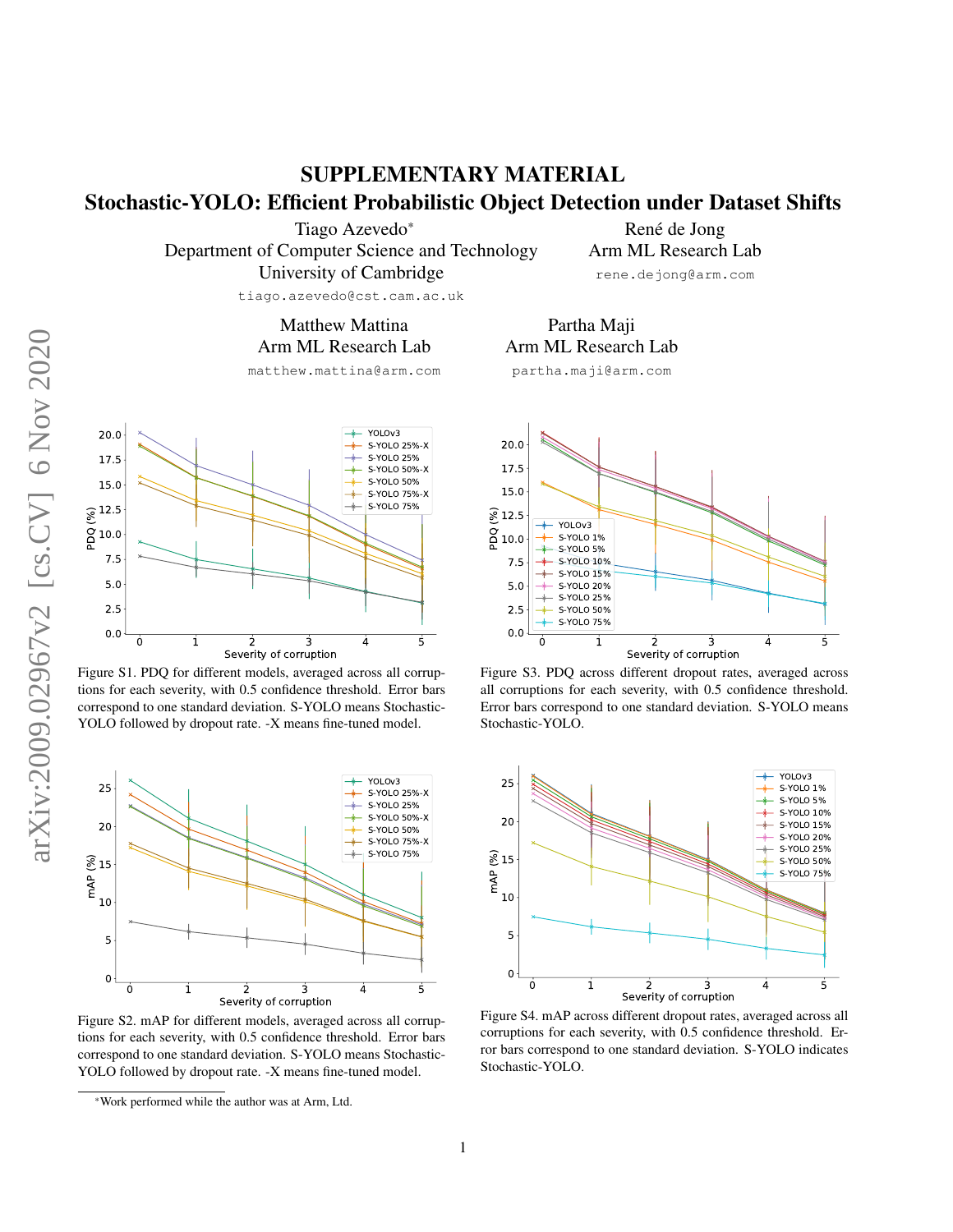Table S1. Overall results across all evaluated cases, where Lbl and Sp mean average label and spatial uncertainty quality, respectively. In parenthesis confidence threshold. S-YOLO means Stochastic-YOLO in which the corresponding number is the dropout percentage applied, and -X means fine-tuned model

|                    | mAP    | $rPC_{mAP}$ | <b>PDQ</b> | $rPC_{PDO}$ | Lbl $(\%)$ | $rPC_{Lbl}$ | Sp(%) | $rPC_{Sp}$ |
|--------------------|--------|-------------|------------|-------------|------------|-------------|-------|------------|
|                    | $(\%)$ | $(\%)$      | $(\%)$     | $(\%)$      |            | $(\%)$      |       | $(\%)$     |
| YOLOv $3(0.1)$     | 34.43  | 20.64       | 7.19       | 4.88        | 55.27      | 48.38       | 14.53 | 12.18      |
| YOLOv $3(0.5)$     | 26.07  | 14.64       | 9.26       | 5.4         | 72.88      | 69.7        | 18.42 | 16.11      |
| Ensemble-5 $(0.1)$ | 37.14  | 22.28       | 18.36      | 13.38       | 50.66      | 43.25       | 39.24 | 37.66      |
| Ensemble-5 $(0.5)$ | 26.0   | 14.07       | 19.53      | 11.5        | 72.21      | 69.63       | 49.21 | 48.59      |
| S-YOLO-01 (0.5)    | 25.97  | 14.58       | 16.01      | 9.53        | 72.46      | 69.26       | 37.35 | 34.47      |
| S-YOLO-05 (0.5)    | 25.46  | 14.37       | 20.53      | 12.34       | 71.9       | 68.82       | 48.47 | 45.62      |
| $S-YOLO-10(0.5)$   | 24.91  | 14.07       | 21.3       | 12.88       | 71.4       | 68.5        | 49.35 | 47.3       |
| S-YOLO-15 (0.5)    | 24.35  | 13.73       | 21.22      | 12.91       | 71.01      | 68.22       | 48.73 | 46.98      |
| S-YOLO-20 (0.5)    | 23.68  | 13.34       | 20.81      | 12.74       | 70.61      | 67.97       | 47.33 | 46.07      |
| S-YOLO-25 (0.1)    | 31.67  | 19.31       | 17.73      | 13.4        | 48.18      | 41.67       | 37.27 | 34.84      |
| S-YOLO-25 (0.5)    | 22.72  | 12.91       | 20.27      | 12.46       | 70.17      | 67.7        | 45.78 | 44.95      |
| $S-YOLO-25-X(0.1)$ | 33.16  | 19.66       | 17.29      | 11.95       | 51.01      | 44.62       | 38.59 | 34.58      |
| $S-YOLO-25-X(0.5)$ | 24.2   | 13.58       | 19.08      | 11.39       | 70.99      | 68.09       | 48.76 | 45.58      |
| $S-YOLO-50(0.1)$   | 27.37  | 16.8        | 12.04      | 10.19       | 41.47      | 35.55       | 29.39 | 27.71      |
| S-YOLO-50 (0.5)    | 17.21  | 9.87        | 15.84      | 9.98        | 67.39      | 65.51       | 36.88 | 37.29      |
| $S-YOLO-50-X(0.1)$ | 31.94  | 19.03       | 18.16      | 12.69       | 48.82      | 43.07       | 40.15 | 36.56      |
| $S-YOLO-50-X(0.5)$ | 22.6   | 12.75       | 18.89      | 11.46       | 69.81      | 67.12       | 51.08 | 48.2       |
| S-YOLO-75 (0.1)    | 17.36  | 11.11       | 4.44       | 4.2         | 29.88      | 24.79       | 19.71 | 17.79      |
| S-YOLO-75 (0.5)    | 7.47   | 4.36        | 7.81       | 5.09        | 61.32      | 60.71       | 25.88 | 26.61      |
| $S-YOLO-75-X(0.1)$ | 29.36  | 17.63       | 17.86      | 12.57       | 42.94      | 38.68       | 39.36 | 36.82      |
| $S-YOLO-75-X(0.5)$ | 17.76  | 10.11       | 15.2       | 9.51        | 66.34      | 64.41       | 52.27 | 49.97      |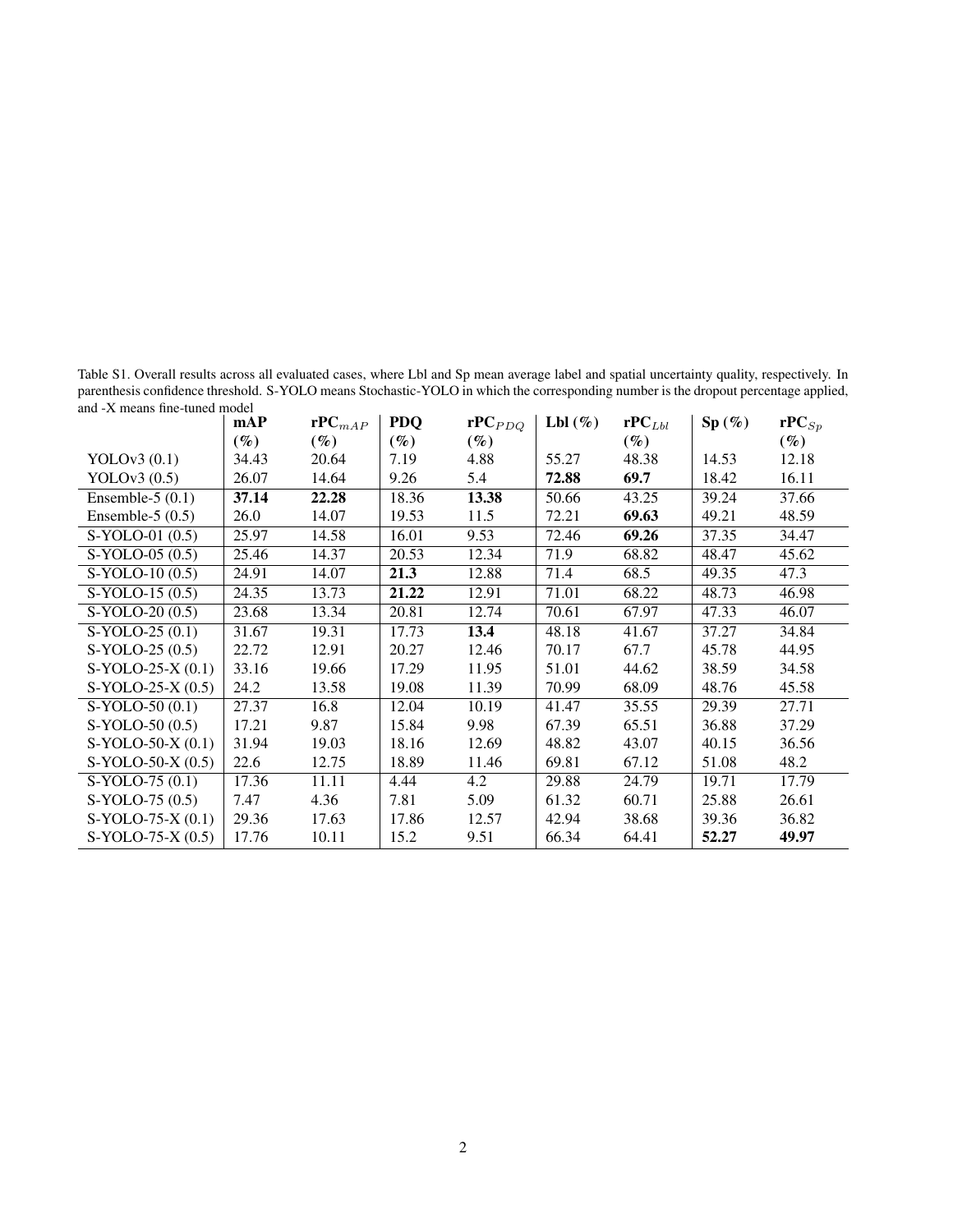

Figure S5. mAP for different models on all corruption types, averaged across all corruptions for each severity in top left corner, with 0.5 confidence threshold. Error bars correspond to one standard deviation. S-YOLO means Stochastic-YOLO followed by dropout rate. -X means fine-tuned model.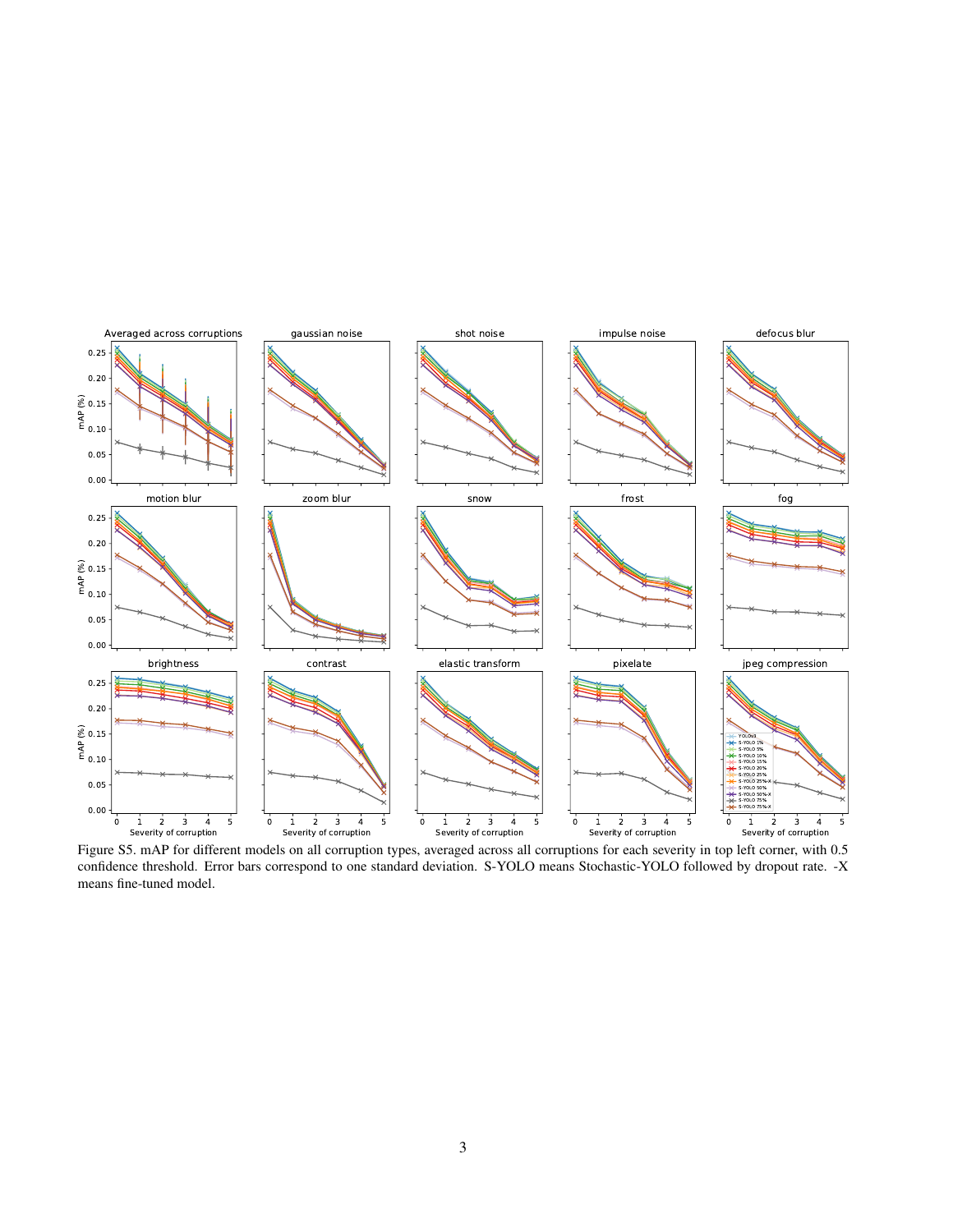

Figure S6. PDQ for different models on all corruption types, averaged across all corruptions for each severity in top left corner, with 0.5 confidence threshold. Error bars correspond to one standard deviation. S-YOLO means Stochastic-YOLO followed by dropout rate. -X means fine-tuned model.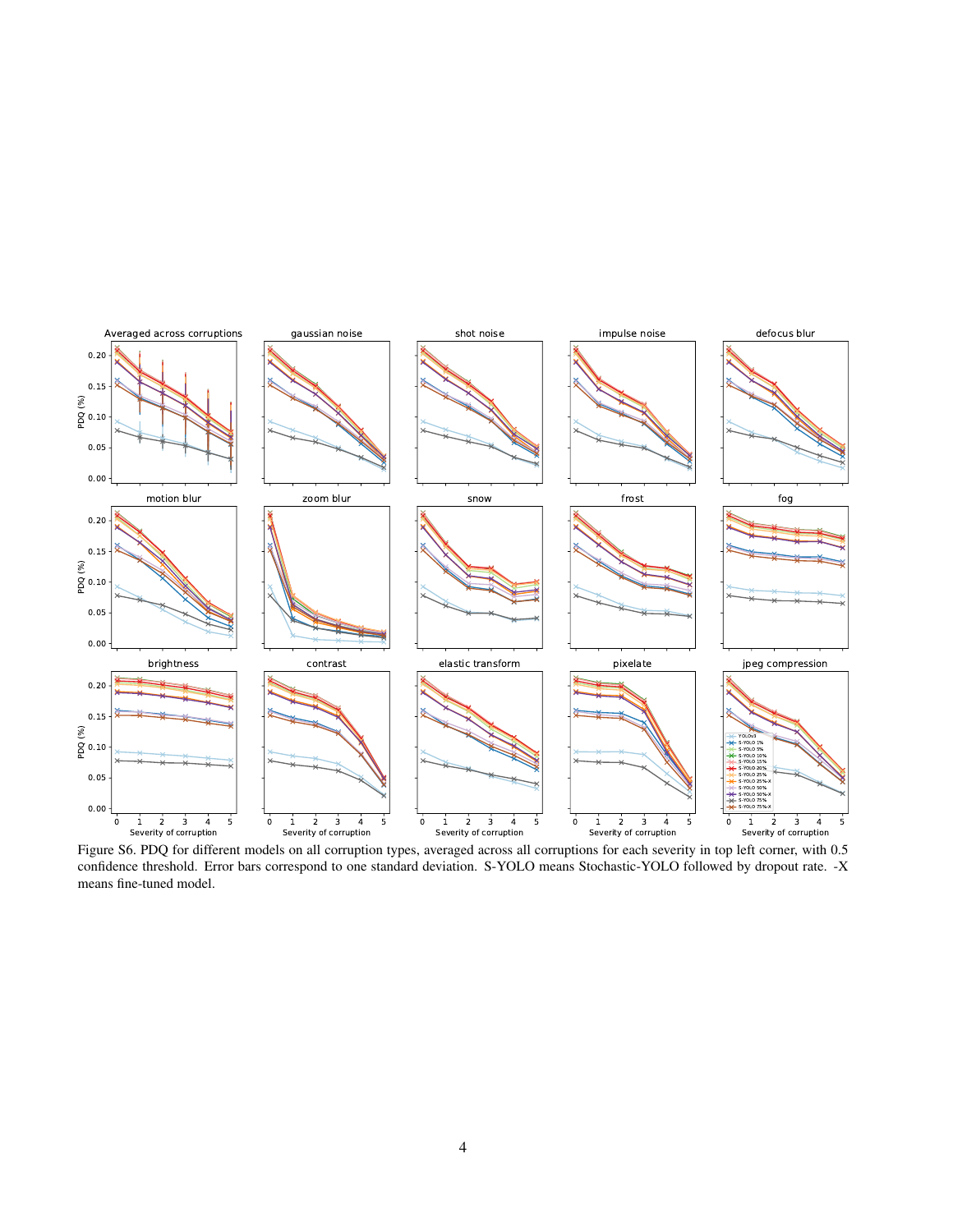

Figure S7. Label Quality for different models on all corruption types, averaged across all corruptions for each severity in top left corner, with 0.5 confidence threshold. Error bars correspond to one standard deviation. S-YOLO means Stochastic-YOLO followed by dropout rate. -X means fine-tuned model.